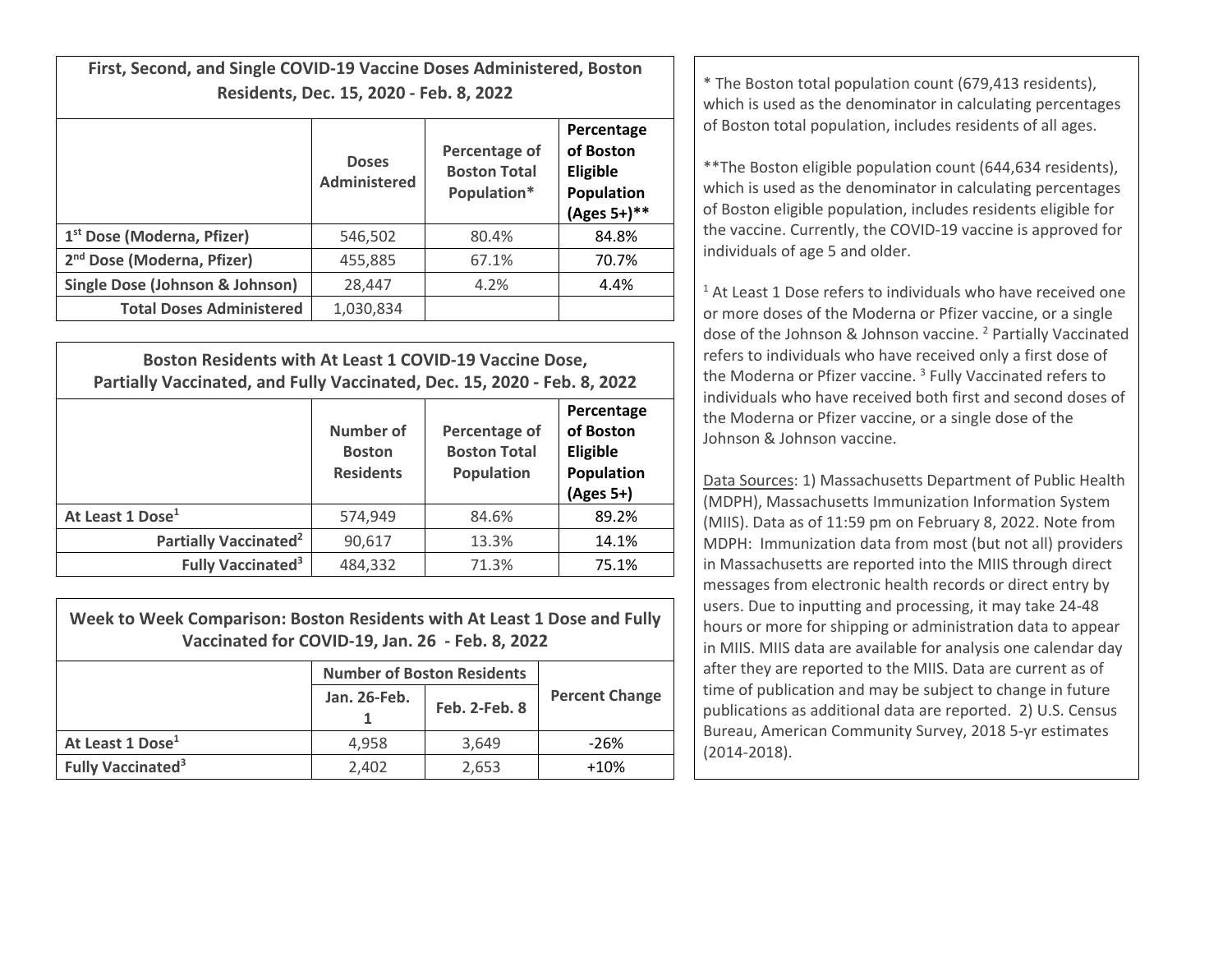

\* Total number of individuals receiving their initial dose in the 10‐week period.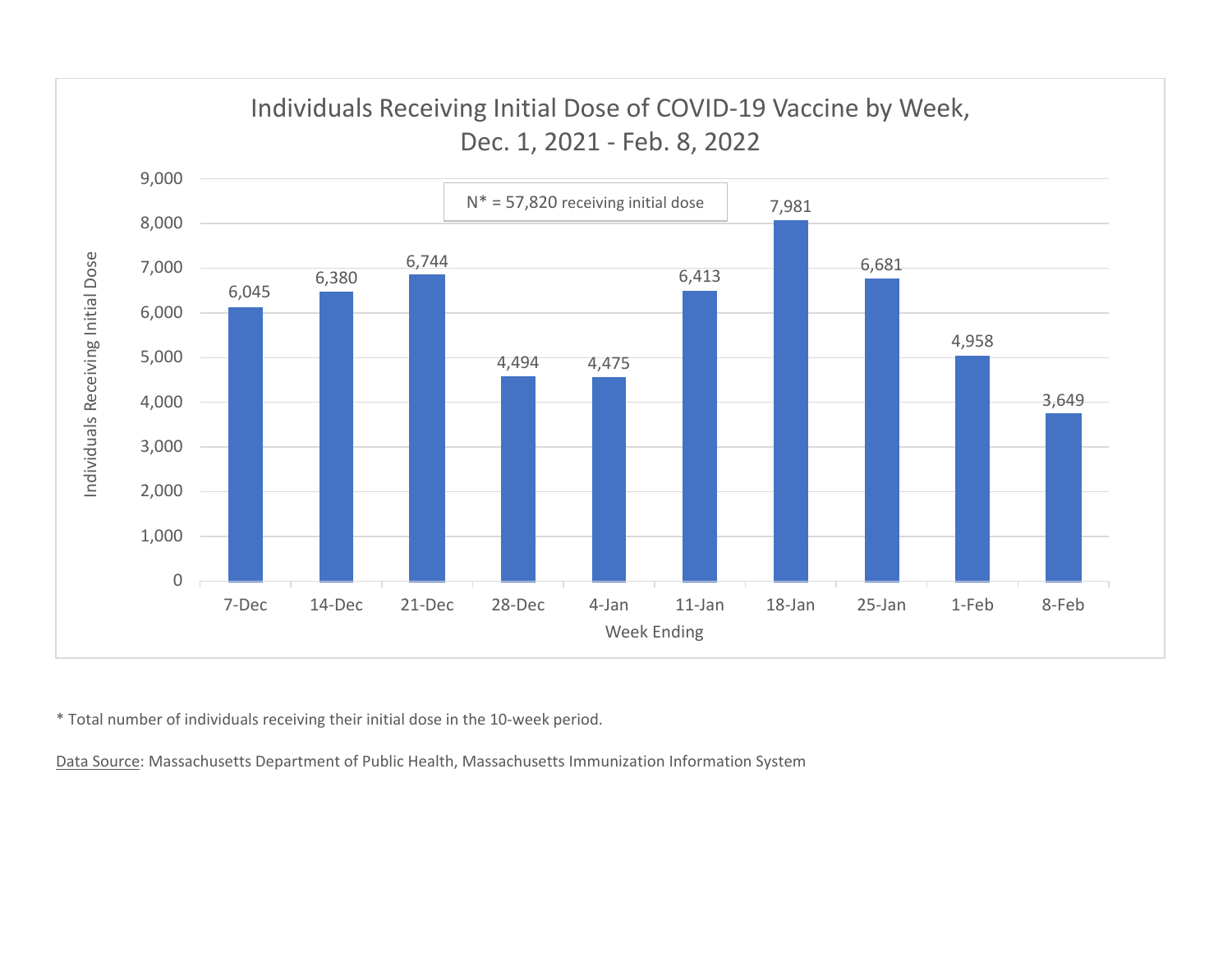

\* Total number of individuals receiving their final dose in the 10‐week period.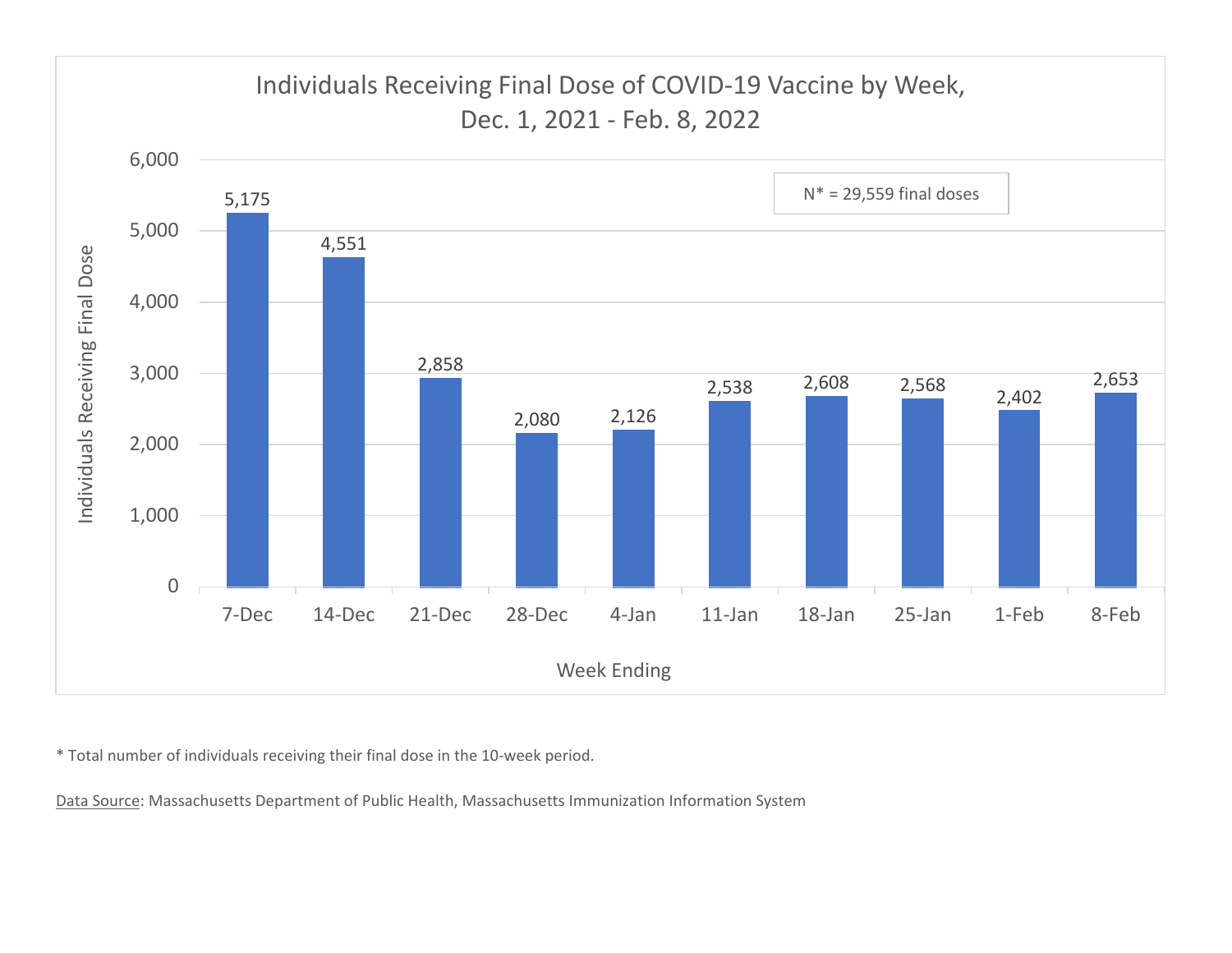

\* Varies from Total N of Individuals with At Least 1 Dose (574,949) due to missing age data for 9 individuals.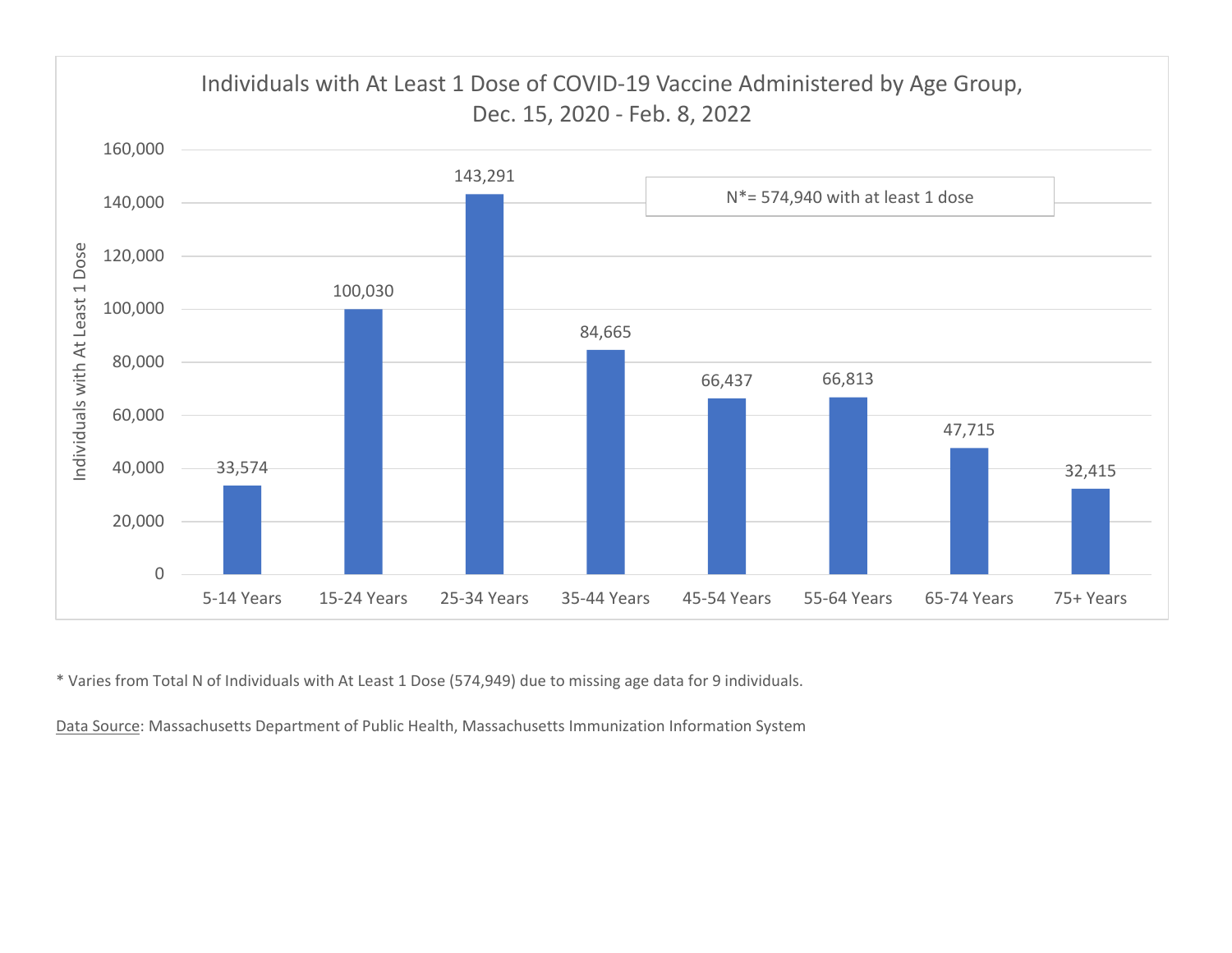

\* Varies from Total N of Individuals with At Least 1 Dose (574,949) due to missing age data for 9 individuals.

In accordance with CDC practices, BPHC has capped the percent of population coverage metrics at 99.9%. These metrics could be greater than 99.9% for multiple reasons, including census denominator data not including all individuals that currently reside in the county (e.g., part time residents) or potential data reporting errors. Estimates may change as new data are made available.

Percentage of overall Boston population with at least 1 dose <sup>=</sup> 84.6%.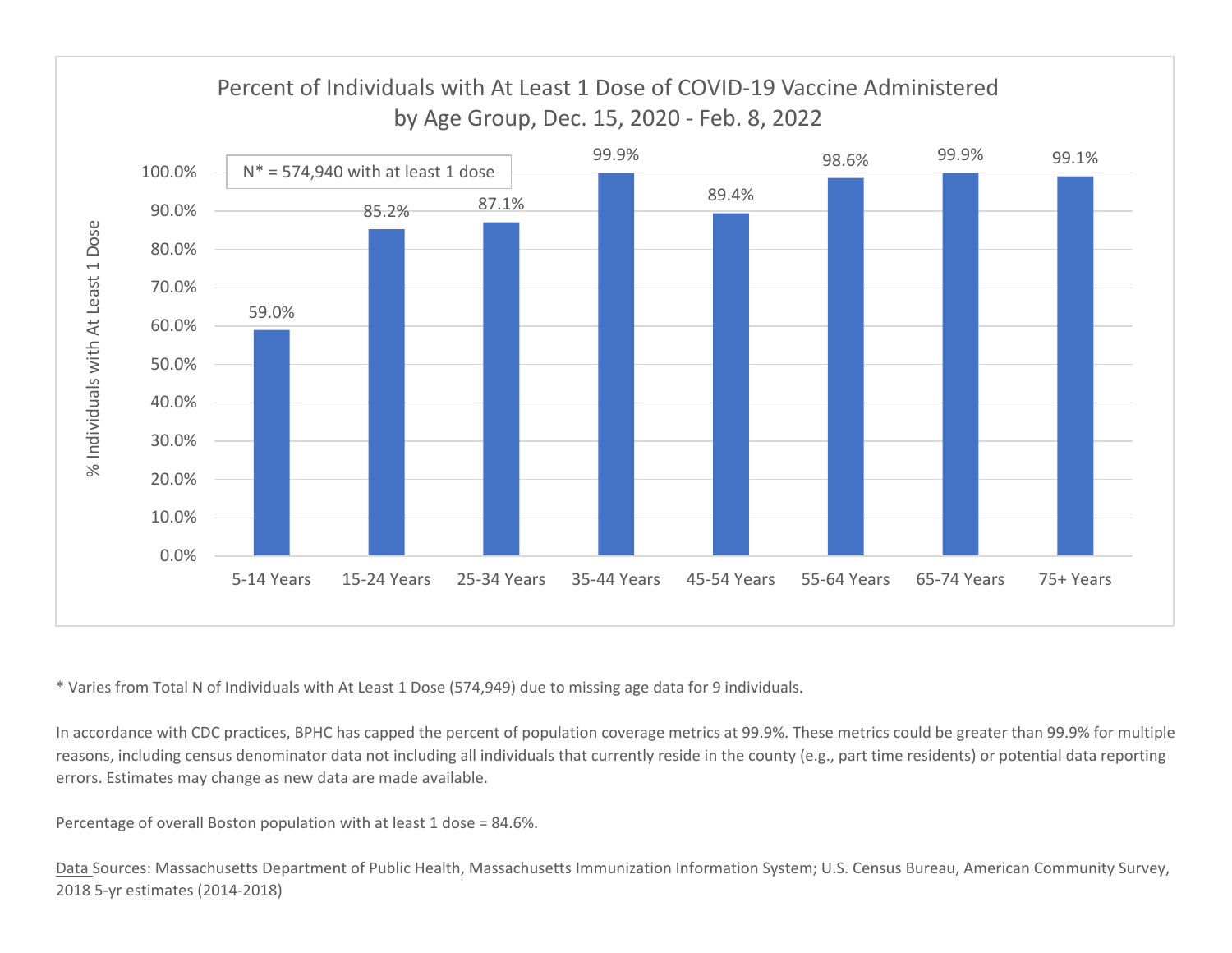

\* Varies from Total N of Fully Vaccinated Individuals (484,332) due to missing age data for 4 individuals.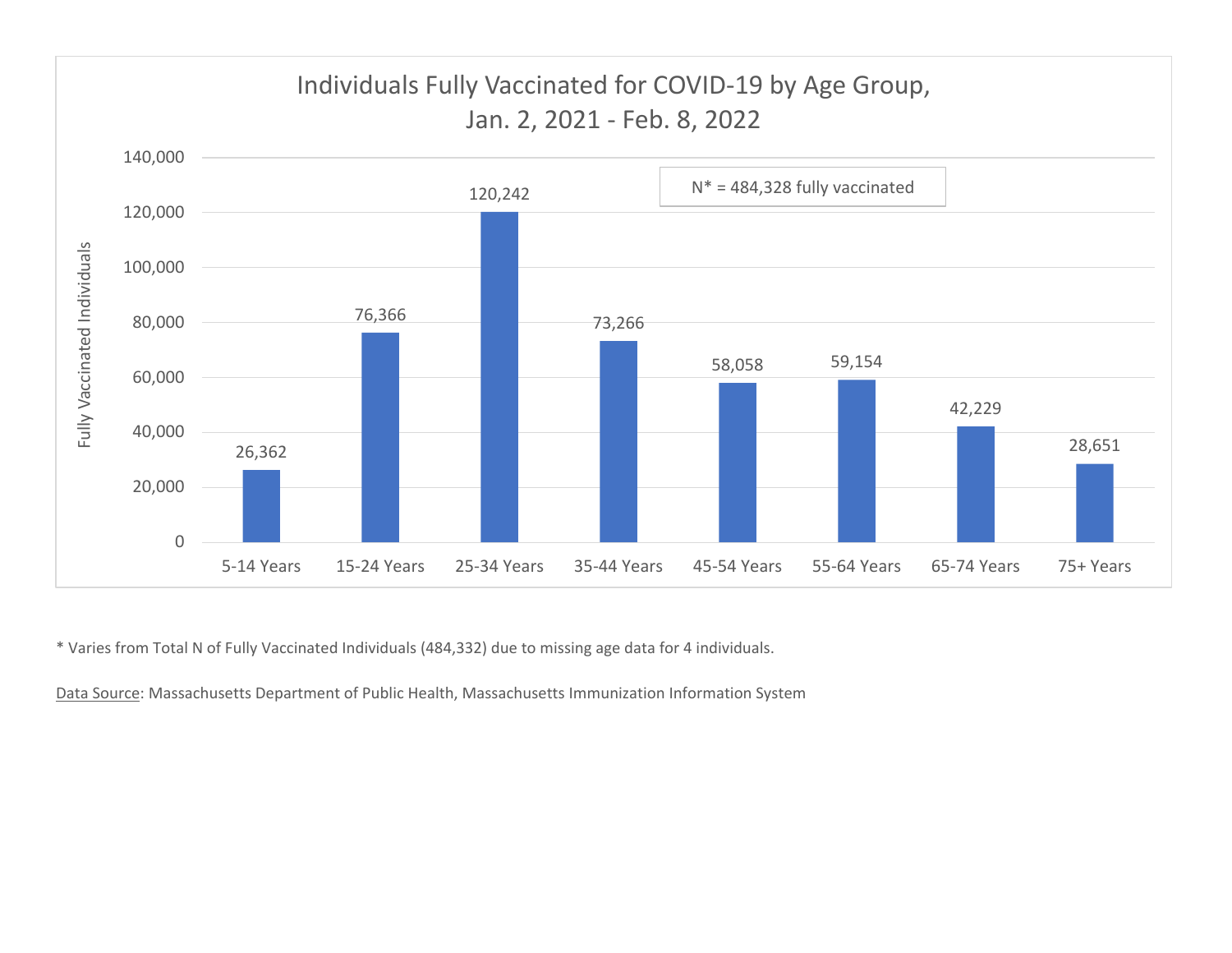

\* Varies from Total N of Fully Vaccinated Individuals (484,332) due to missing age data for 4 individuals.

Percentage of overall Boston population fully vaccinated <sup>=</sup> 71.3%.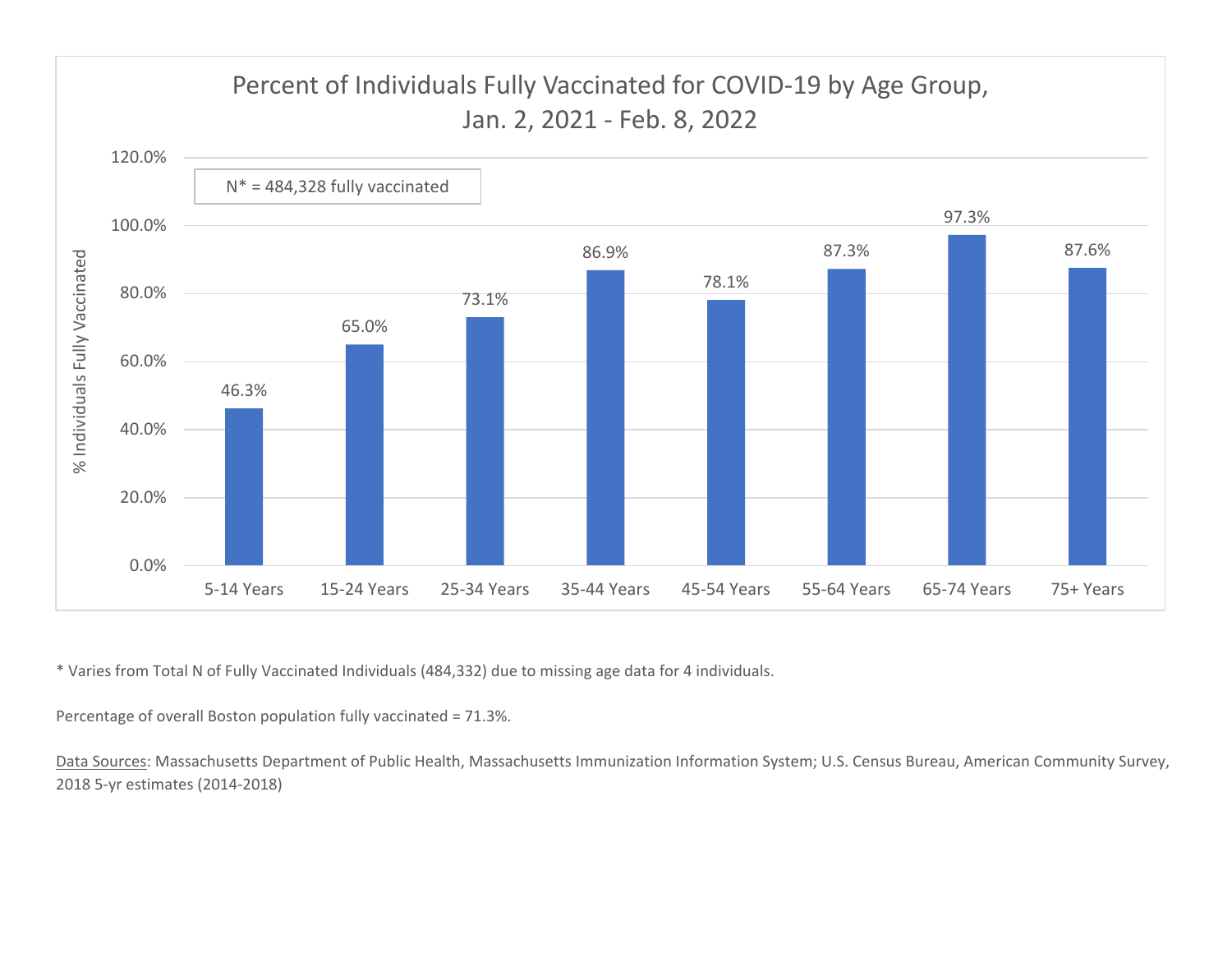

Asian/PI <sup>=</sup> Asian, Native Hawaiian, and Pacific Islander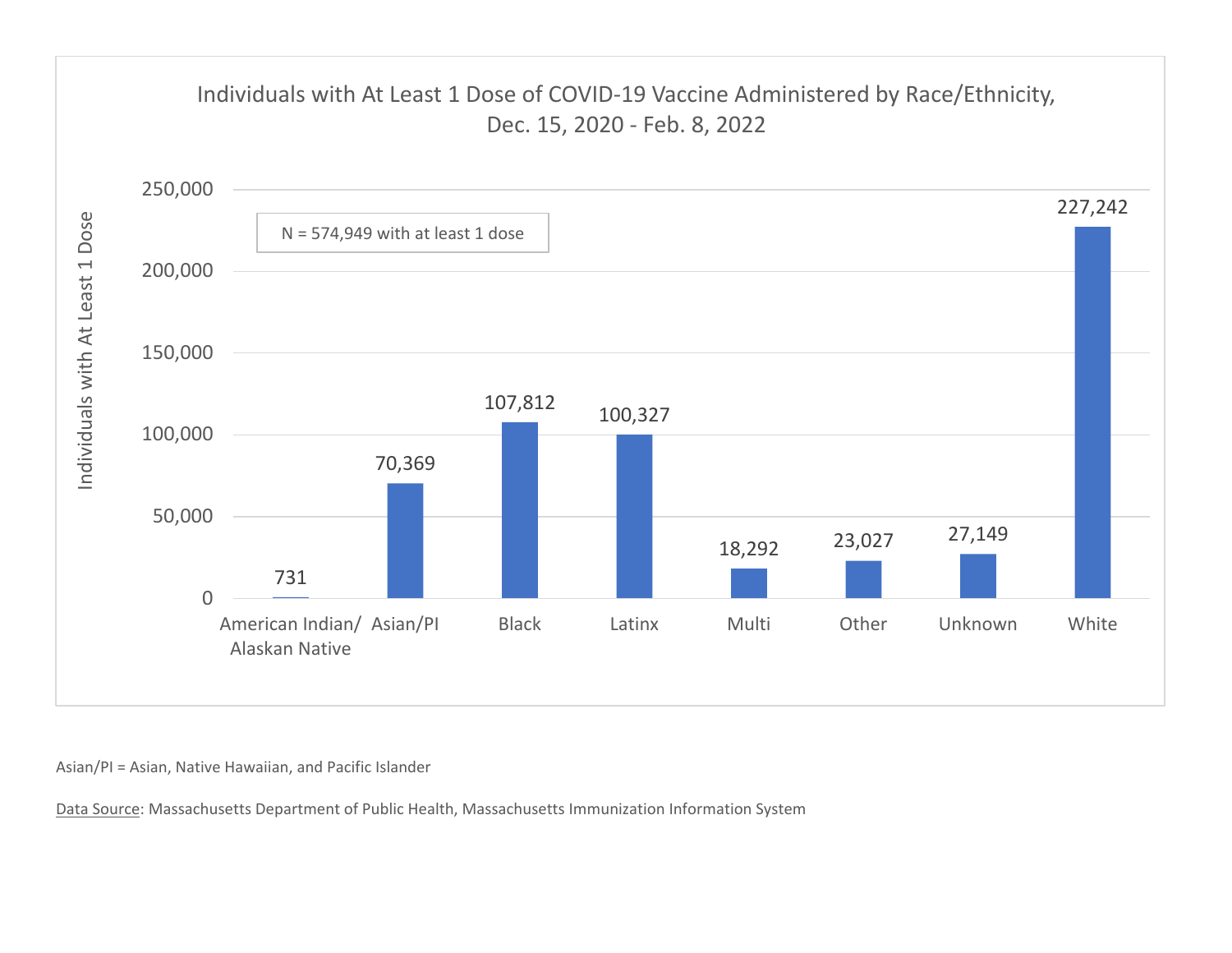

Asian/PI <sup>=</sup> Asian, Native Hawaiian, and Pacific Islander

\* Varies from Total N of Individuals with At Least 1 Dose (574,949) because data for residents who identify as Multiracial, Other, or Unknown are not included in this chart due to lack of comparable population data.

Percentage of overall Boston population with at least 1 dose <sup>=</sup> 84.6%.

In accordance with CDC practices, BPHC has capped the percent of population coverage metrics at 99.9%. These metrics could be greater than 99.9% for multiple reasons, including census denominator data not including all individuals that currently reside in the county (e.g., part time residents) or potential data reporting errors. Estimates may change as new data are made available.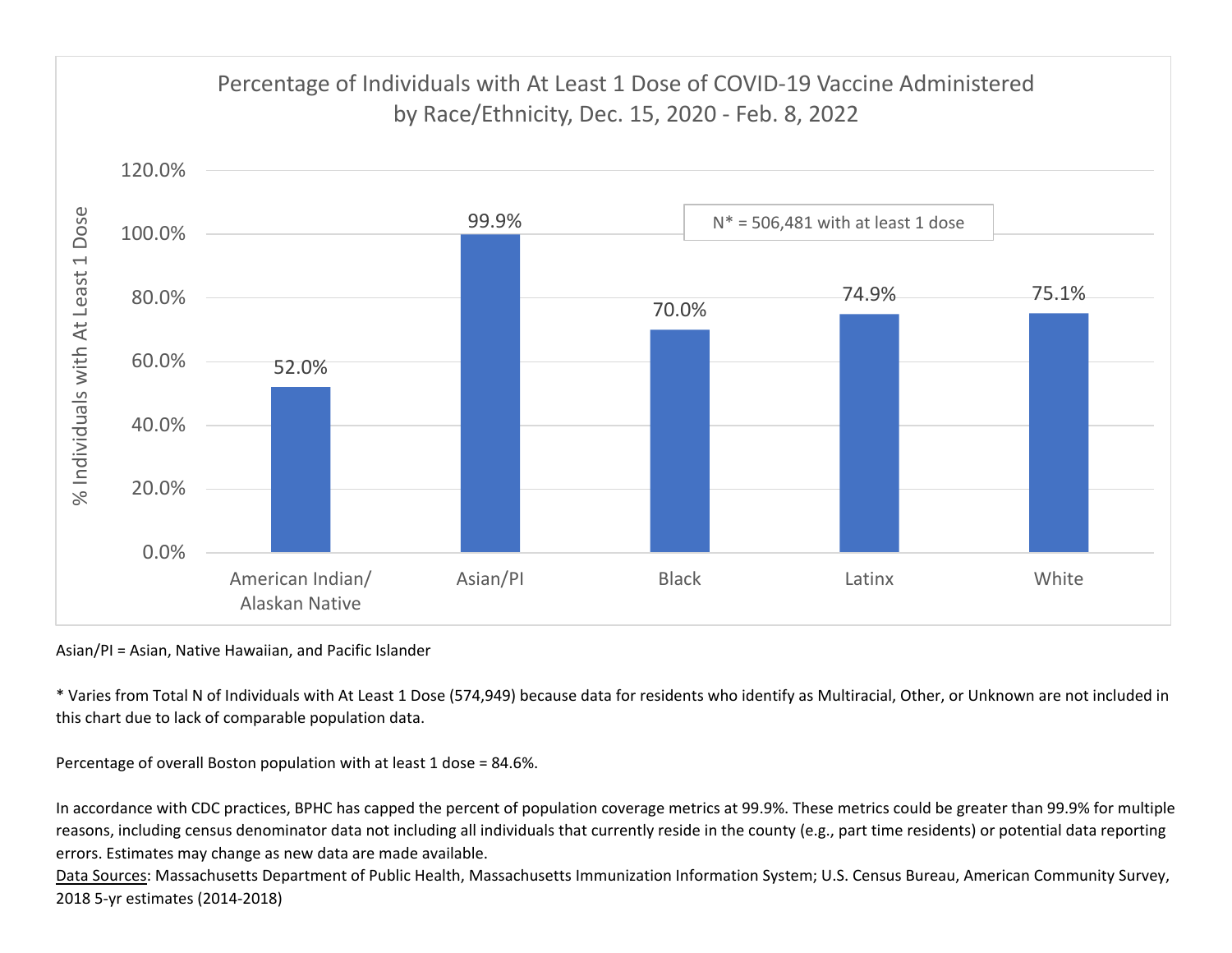

Asian/PI <sup>=</sup> Asian, Native Hawaiian, and Pacific Islander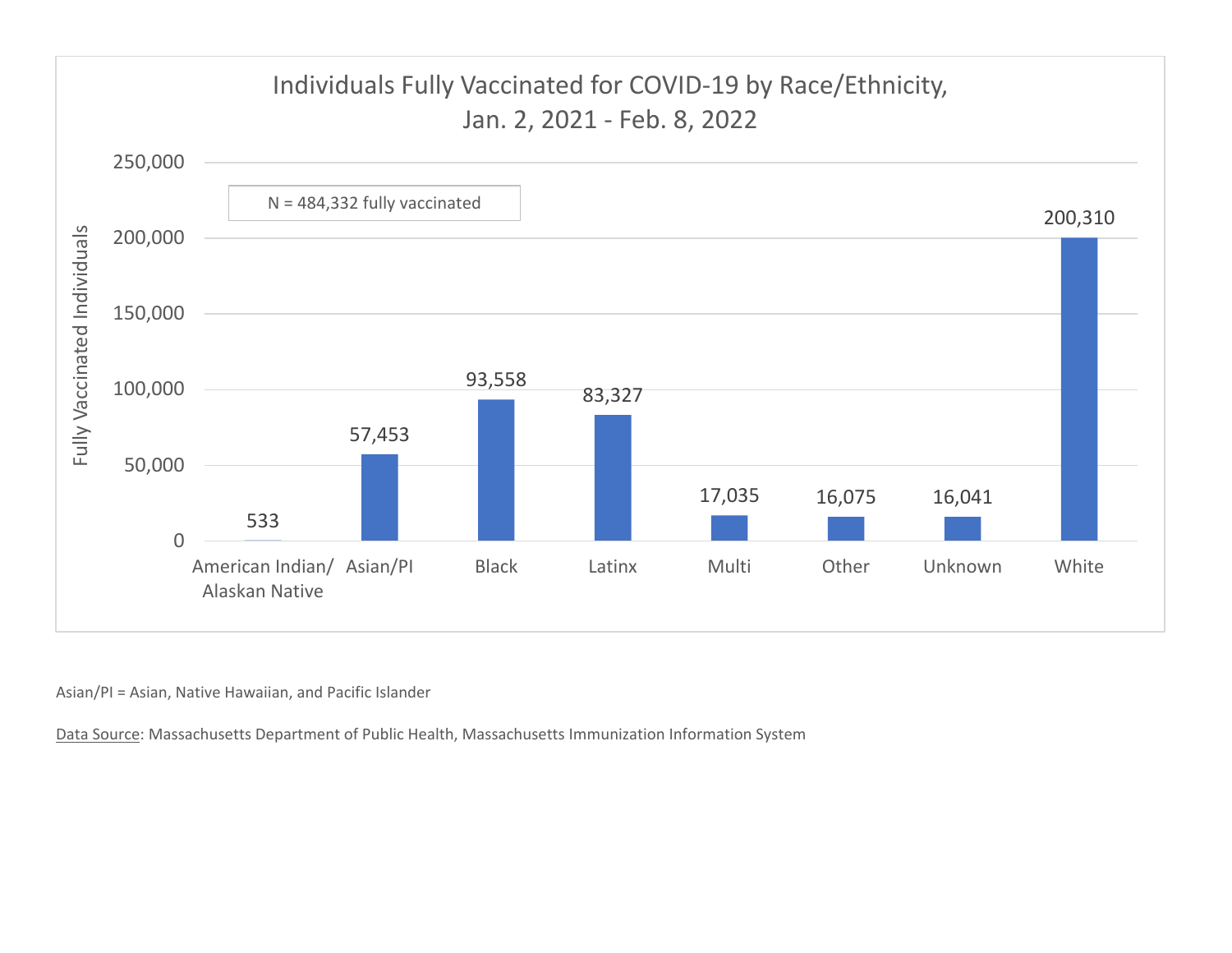

## Asian/PI <sup>=</sup> Asian, Native Hawaiian, and Pacific Islander

\* Varies from Total N of Fully Vaccinated Individuals (484,332) because data for residents who identify as Multiracial, Other, or Unknown are not included in this chart due to lack of comparable population data.

Percentage of overall Boston population fully vaccinated <sup>=</sup> 71.3%.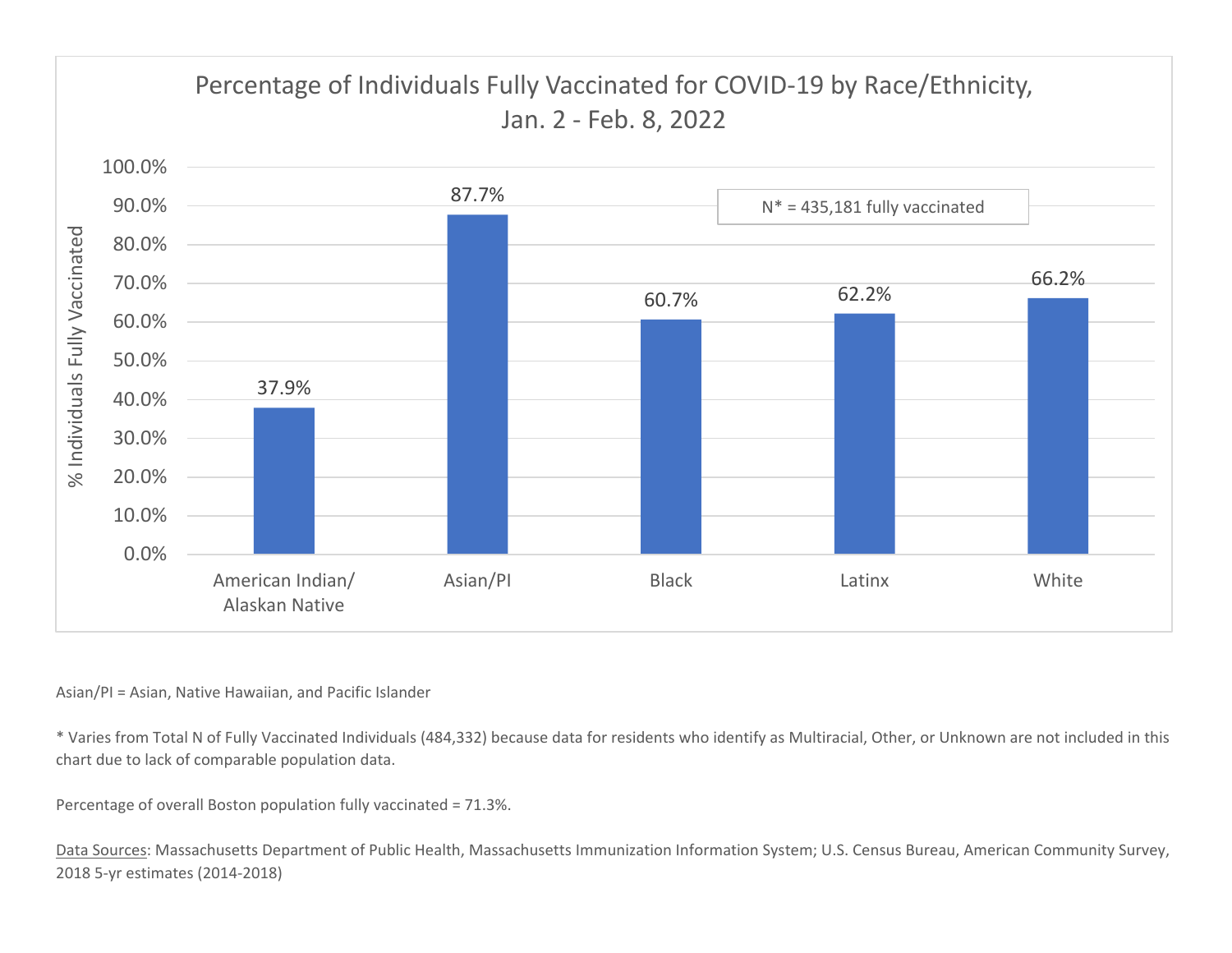

BB/BH/DT/NE/WE <sup>=</sup> Back Bay/Beacon Hill/Downtown/North End/West End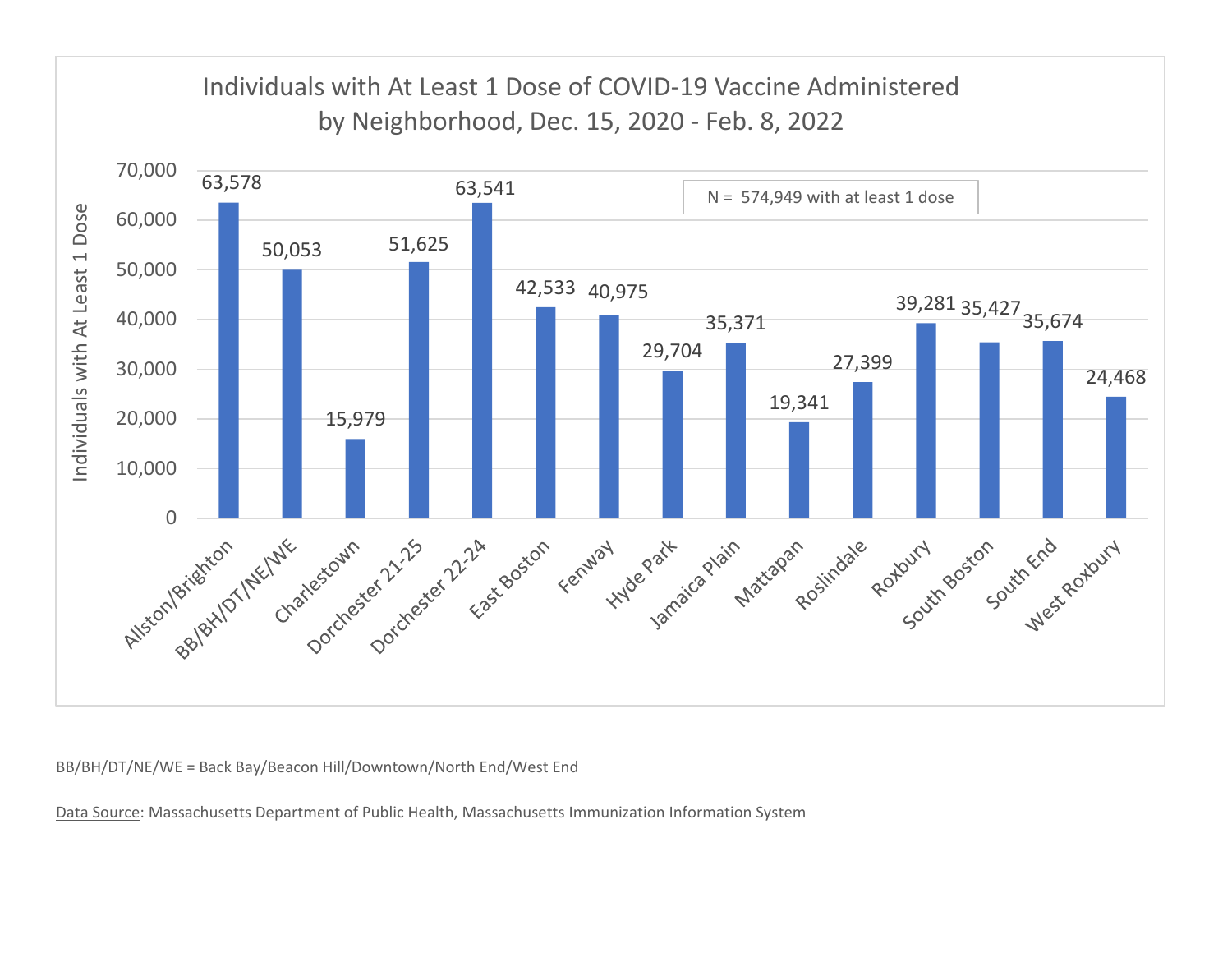

BB/BH/DT/NE/WE <sup>=</sup> Back Bay/Beacon Hill/Downtown/North End/West End

Percentage of overall Boston population with at least 1 dose <sup>=</sup> 84.6%.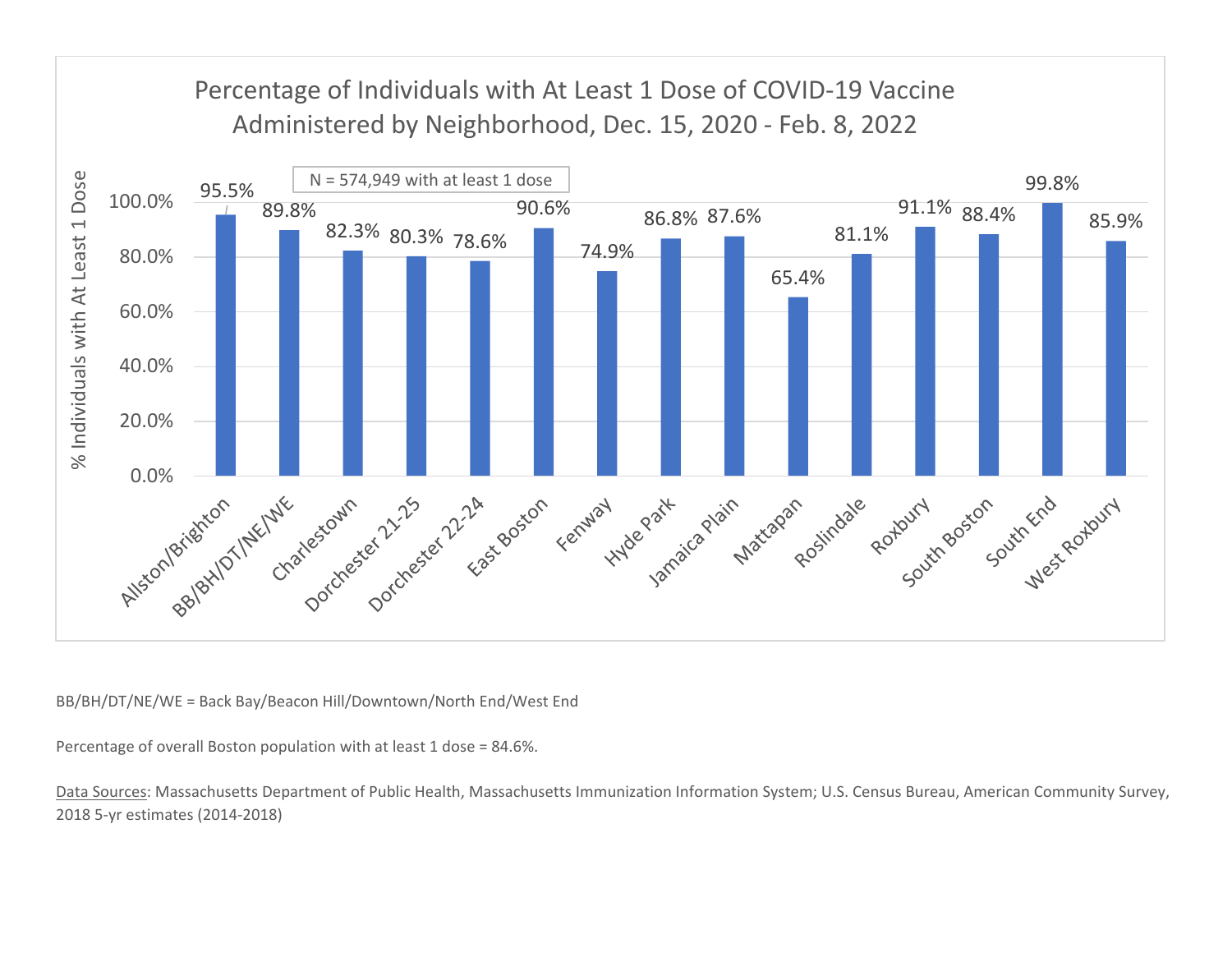

BB/BH/DT/NE/WE <sup>=</sup> Back Bay/Beacon Hill/Downtown/North End/West End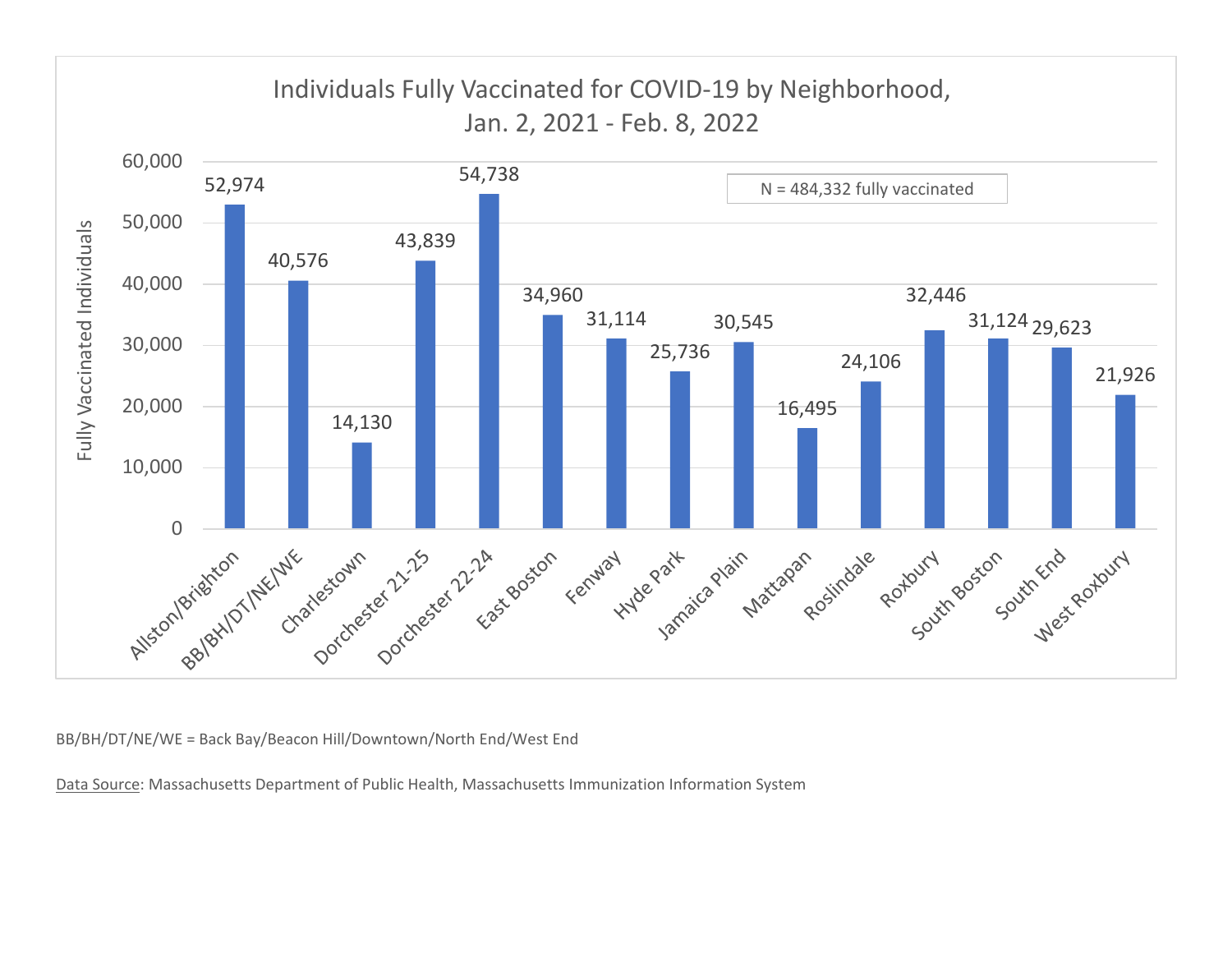

BB/BH/DT/NE/WE <sup>=</sup> Back Bay/Beacon Hill/Downtown/North End/West End

Percentage of overall Boston population fully vaccinated <sup>=</sup> 71.3%.